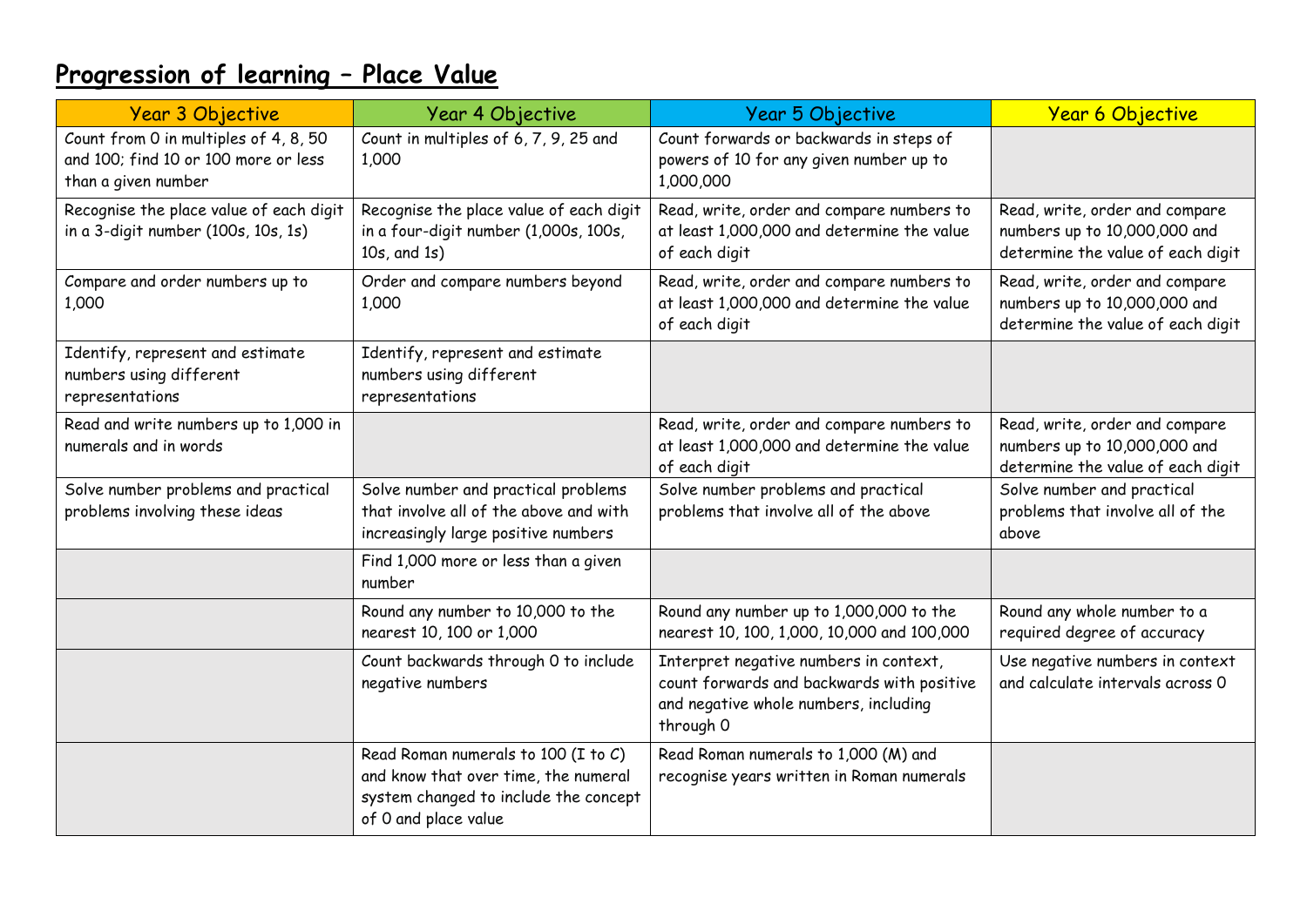### **Progression of learning – Addition and Subtraction**

| <b>Year 3 Objective</b>                | <b>Year 4 Objective</b>                 | Year 5 Objective                           | <b>Year 6 Objective</b>          |
|----------------------------------------|-----------------------------------------|--------------------------------------------|----------------------------------|
| Add and subtract numbers mentally,     |                                         | Add and subtract numbers mentally with     |                                  |
| including:                             |                                         | increasingly large numbers                 |                                  |
| a three-digit number and 1s            |                                         |                                            |                                  |
| a three-digit number and 10s           |                                         |                                            |                                  |
| a three-digit number and 100s          |                                         |                                            |                                  |
| Add and subtract numbers with up to    | Add and subtract numbers with up to 4   | Add and subtract whole numbers with        |                                  |
| 3 digits, using formal written methods | digits using the formal written methods | more than 4 digits, including using formal |                                  |
| of columnar addition and subtraction   | of columnar addition and subtraction    | written methods (columnar addition and     |                                  |
|                                        | where appropriate                       | subtraction)                               |                                  |
| Estimate the answer to a calculation   | Estimate and use inverse operations to  | Use rounding to check answers to           |                                  |
| and use inverse operations to check    | check answers to a calculation          | calculations and determine, in the         |                                  |
| answers                                |                                         | context of a problem, levels of accuracy   |                                  |
| Solve problems, including missing      | Solve addition and subtraction two-step | Solve addition and subtraction multi-step  | Solve addition and subtraction   |
| number problems, using number facts,   | problems in contexts, deciding which    | problems in contexts, deciding which       | multi-step problems in contexts, |
| place value, and more complex addition | operations and methods to use and why   | operations and methods to use and why      | deciding which operations and    |
| and subtraction                        |                                         |                                            | methods to use and why           |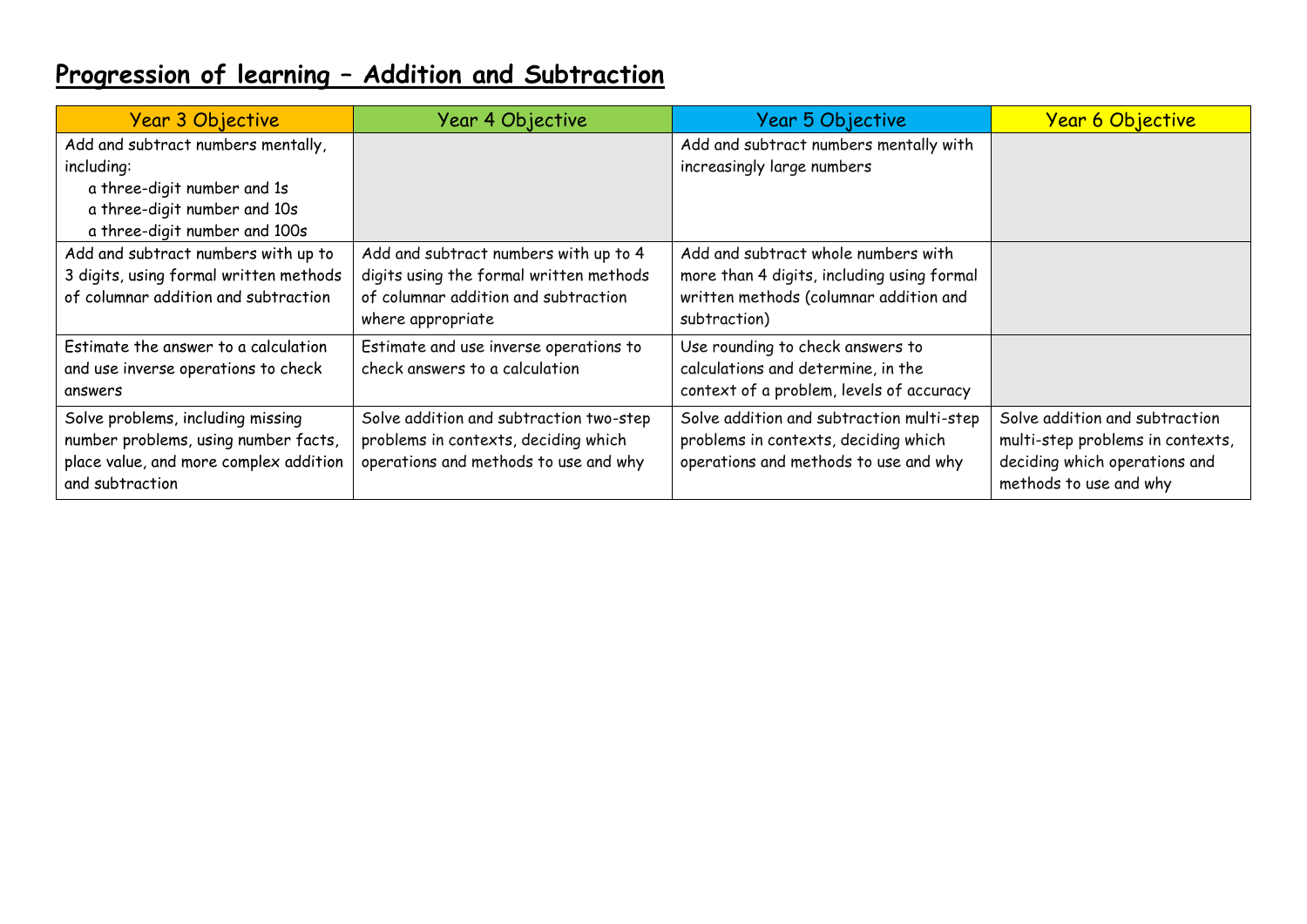## **Progression of learning – Multiplication and Division**

| <b>Year 3 Objective</b>                                                                                                                                                                                                        | <b>Year 4 Objective</b>                                                                                                                                                                                                                                | Year 5 Objective                                                                                                                                                           | <b>Year 6 Objective</b>                                                                                                                                                                                                                               |
|--------------------------------------------------------------------------------------------------------------------------------------------------------------------------------------------------------------------------------|--------------------------------------------------------------------------------------------------------------------------------------------------------------------------------------------------------------------------------------------------------|----------------------------------------------------------------------------------------------------------------------------------------------------------------------------|-------------------------------------------------------------------------------------------------------------------------------------------------------------------------------------------------------------------------------------------------------|
| Recall and use multiplication and<br>division facts for the 3, 4 and 8<br>multiplication tables                                                                                                                                | Recall multiplication and division facts<br>for multiplication tables up to $12 \times 12$                                                                                                                                                             |                                                                                                                                                                            |                                                                                                                                                                                                                                                       |
| Write and calculate mathematical<br>statements for multiplication and<br>division using the multiplication tables<br>that they know, including for two-digit                                                                   | Use place value, known and derived facts<br>to multiply and divide mentally, including:<br>multiplying by 0 and 1; dividing by 1;<br>multiplying together 3 numbers                                                                                    | Multiply and divide numbers mentally,<br>drawing upon known facts                                                                                                          | Perform mental calculations<br>including with mixed operations<br>and large numbers                                                                                                                                                                   |
| numbers times one-digit numbers,<br>using mental and progressing to<br>formal written methods                                                                                                                                  | Multiply two-digit and three-digit<br>numbers by a one-digit number using<br>formal written layout                                                                                                                                                     | Multiply numbers up to 4 digits by a one-<br>or two-digit number using a formal<br>written method, including long<br>multiplication for two-digit numbers                  | Multiply multi-digit numbers up<br>to 4 digits by a two-digit whole<br>number using the formal method<br>of long multiplication                                                                                                                       |
|                                                                                                                                                                                                                                |                                                                                                                                                                                                                                                        | Divide numbers up to 4 digits by a one-<br>digit number using the formal written<br>method of short division and interpret<br>remainders appropriately for the context     | Divide numbers up to 4 digits by<br>a 2-digit whole number using<br>short division and the formal<br>method of long division and<br>interpret remainders as whole<br>number remainders, fractions or<br>by rounding as appropriate for<br>the context |
|                                                                                                                                                                                                                                |                                                                                                                                                                                                                                                        |                                                                                                                                                                            | Use written division methods in<br>cases where the answer has up to<br>two decimal places                                                                                                                                                             |
|                                                                                                                                                                                                                                |                                                                                                                                                                                                                                                        | Multiply and divide whole numbers and<br>those involving decimals by 10, 100 and<br>1,000                                                                                  | Multiply one-digit numbers with<br>up to two decimal place by whole<br>numbers                                                                                                                                                                        |
| Solve problems, including missing<br>number problems, involving<br>multiplication and division, including<br>positive integer scaling problems and<br>correspondence problems in which n<br>objects are connected to m objects | Solve problems involving multiplying and<br>adding, including using the distributive<br>law to multiply two-digit numbers by 1<br>digit, integer scaling problems and harder<br>correspondence problems such as n<br>objects are connected to m object | Solve problems involving addition,<br>subtraction, multiplication and division<br>and a combination of these, including<br>understanding the meaning of the equals<br>sign | Solve problems involving addition,<br>subtraction, multiplication and<br>division                                                                                                                                                                     |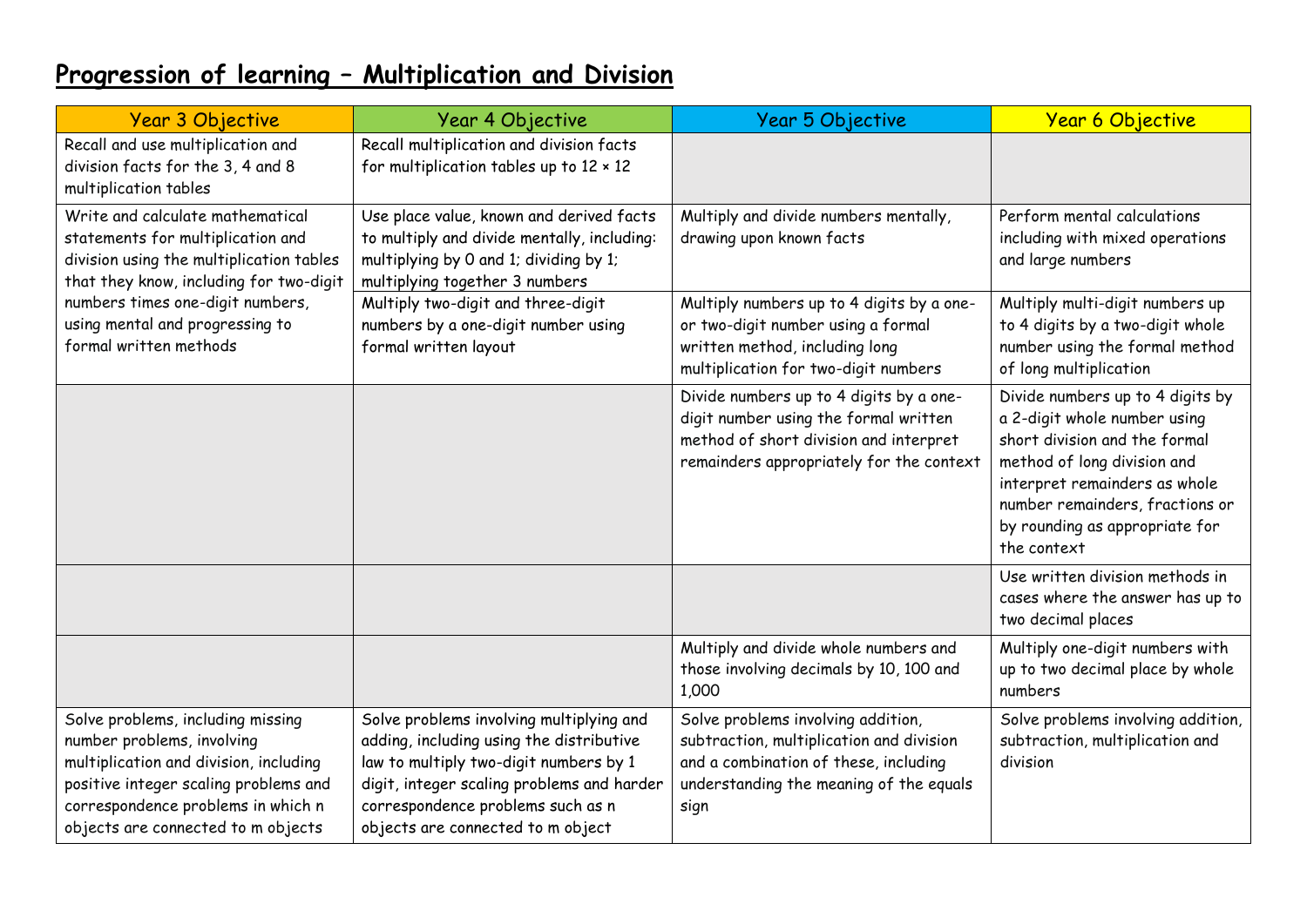|                                                                            |                                                                                                                                         | Use estimation to check answers<br>to calculations and determine the<br>context of a problem, an<br>appropriate degree of accuracy |
|----------------------------------------------------------------------------|-----------------------------------------------------------------------------------------------------------------------------------------|------------------------------------------------------------------------------------------------------------------------------------|
|                                                                            |                                                                                                                                         | Use their knowledge of the<br>order of operations to carry<br>out calculations involving the<br>four operations                    |
| Recognise and use factor pairs and<br>commutativity in mental calculations | Identify multiples and factors,<br>including finding all factor pairs of a<br>number, and common factors of 2<br>numbers                | Identify common factors and<br>common multiples                                                                                    |
|                                                                            | Know and use the vocabulary of prime<br>numbers, prime factors and<br>composite (non-prime) numbers                                     | Identify prime numbers                                                                                                             |
|                                                                            | Establish whether a number up to 100<br>is prime and recall prime numbers up<br>to 19                                                   |                                                                                                                                    |
|                                                                            | Recognise and use square numbers<br>and cube numbers, and the notation<br>for squared $(^2)$ and cubed $(^3)$                           |                                                                                                                                    |
|                                                                            | Solve problems involving<br>multiplication and division, including<br>scaling by simple fractions and<br>problems involving simple rate |                                                                                                                                    |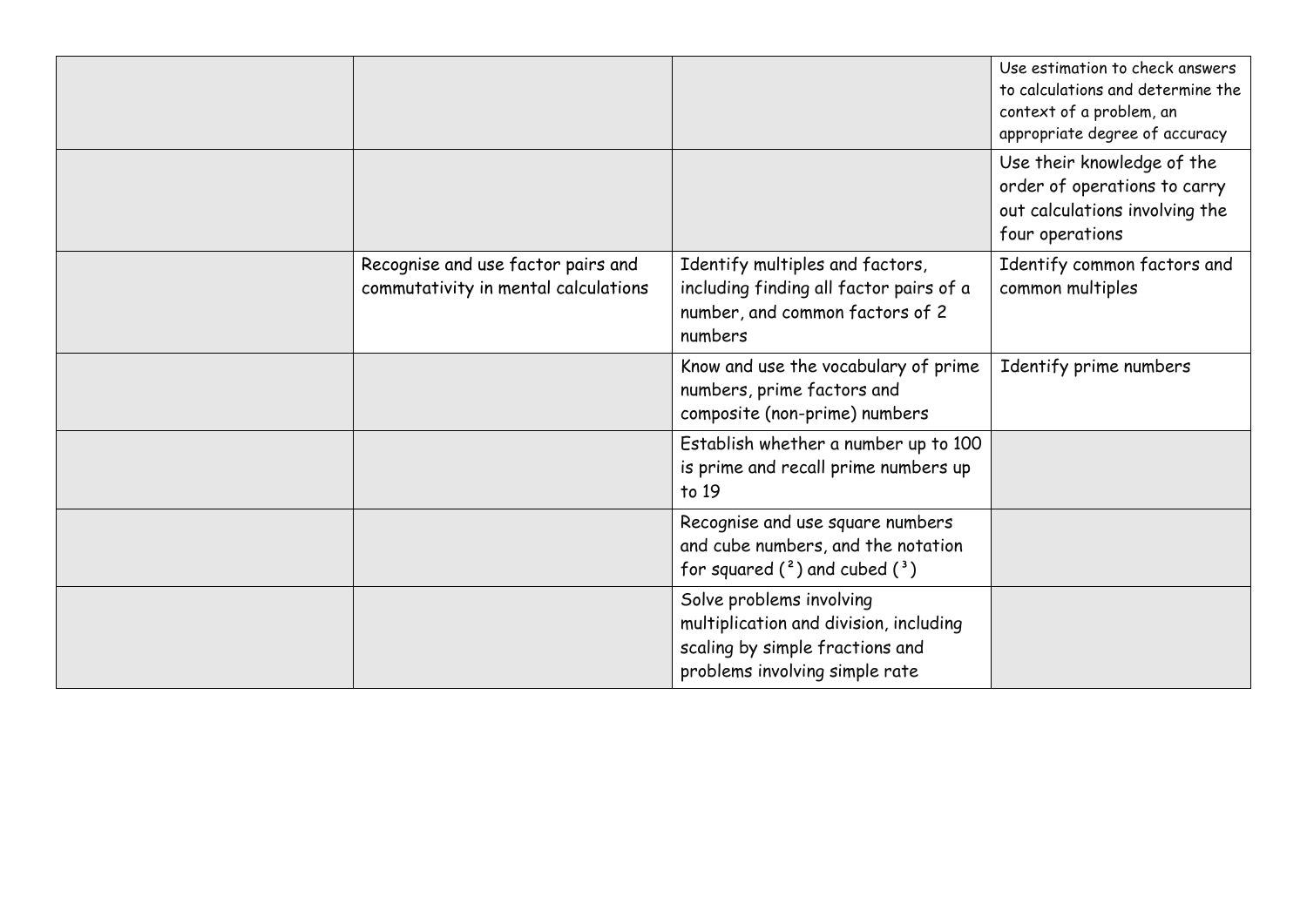## **Progression of learning – Fractions**

| <b>Year 3 Objective</b>                                                                                                                                                | Year 4 Objective                                                                                                                   | Year 5 Objective                                                                                                                                                                                    | <b>Year 6 Objective</b>                                                                                                                                                      |
|------------------------------------------------------------------------------------------------------------------------------------------------------------------------|------------------------------------------------------------------------------------------------------------------------------------|-----------------------------------------------------------------------------------------------------------------------------------------------------------------------------------------------------|------------------------------------------------------------------------------------------------------------------------------------------------------------------------------|
| Count up and down in tenths;<br>recognise that tenths arise from<br>dividing an object into 10 equal parts<br>and in dividing one-digit numbers or<br>quantities by 10 | Count up and down in hundredths;<br>recognise that hundredths arise when<br>dividing an object by 100 and dividing<br>tenths by 10 |                                                                                                                                                                                                     | Identify the value of each digit in<br>numbers given to three decimal places<br>and multiply and divide numbers by 10,<br>100 and 1000 giving answers to 3 decimal<br>places |
| Recognise and show, using diagrams,<br>equivalent fractions with small<br>denominators                                                                                 | Recognise and show, using diagrams,<br>families of common equivalent fractions                                                     | Identify, name and write<br>equivalent fractions of a given<br>fraction, represented visually,<br>including tenths and hundredths                                                                   | Use common factors to simplify<br>fractions; use common multiples to<br>express fractions in the same<br>denomination                                                        |
| Add and subtract fractions with the<br>same denominator within one whole<br>[for example,                                                                              | Add and subtract fractions with the<br>same denominator                                                                            | Add and subtract fractions with<br>the same denominator, and<br>denominators that are multiples<br>of the same number                                                                               | Add and subtract fractions with<br>different denominators and mixed<br>numbers using the concept of equivalent<br>fractions                                                  |
| Compare and order unit fractions, and<br>fractions with the same denominators                                                                                          |                                                                                                                                    | Compare and order fractions<br>whose denominators are all<br>multiples of the same number                                                                                                           | Compare and order fractions including<br>fractions $\langle 1$                                                                                                               |
| Solve problems that involve all of the<br>above                                                                                                                        | Solve problems involving increasingly<br>harder fractions to calculate quantities,                                                 |                                                                                                                                                                                                     |                                                                                                                                                                              |
| Recognise, find and write fractions of<br>a discrete set of objects: unit<br>fractions and non-unit fractions with<br>small denominators                               | and fractions to divide quantities,<br>including non-unit fractions where the<br>answer is a whole number                          |                                                                                                                                                                                                     |                                                                                                                                                                              |
|                                                                                                                                                                        |                                                                                                                                    | Recognise mixed numbers and<br>improper fractions and convert<br>from one form to the other and<br>write mathematical statements ><br>1 as a mixed number [for example,<br>$2/5 + 4/5 = 6/5 = 11/5$ |                                                                                                                                                                              |
|                                                                                                                                                                        |                                                                                                                                    | Multiply proper fractions and<br>mixed numbers by whole numbers                                                                                                                                     | Multiply simple pairs of proper fractions,<br>writing the answer in its simplest form (<br>$\frac{1}{4} \times \frac{1}{2} = 1/8$ )                                          |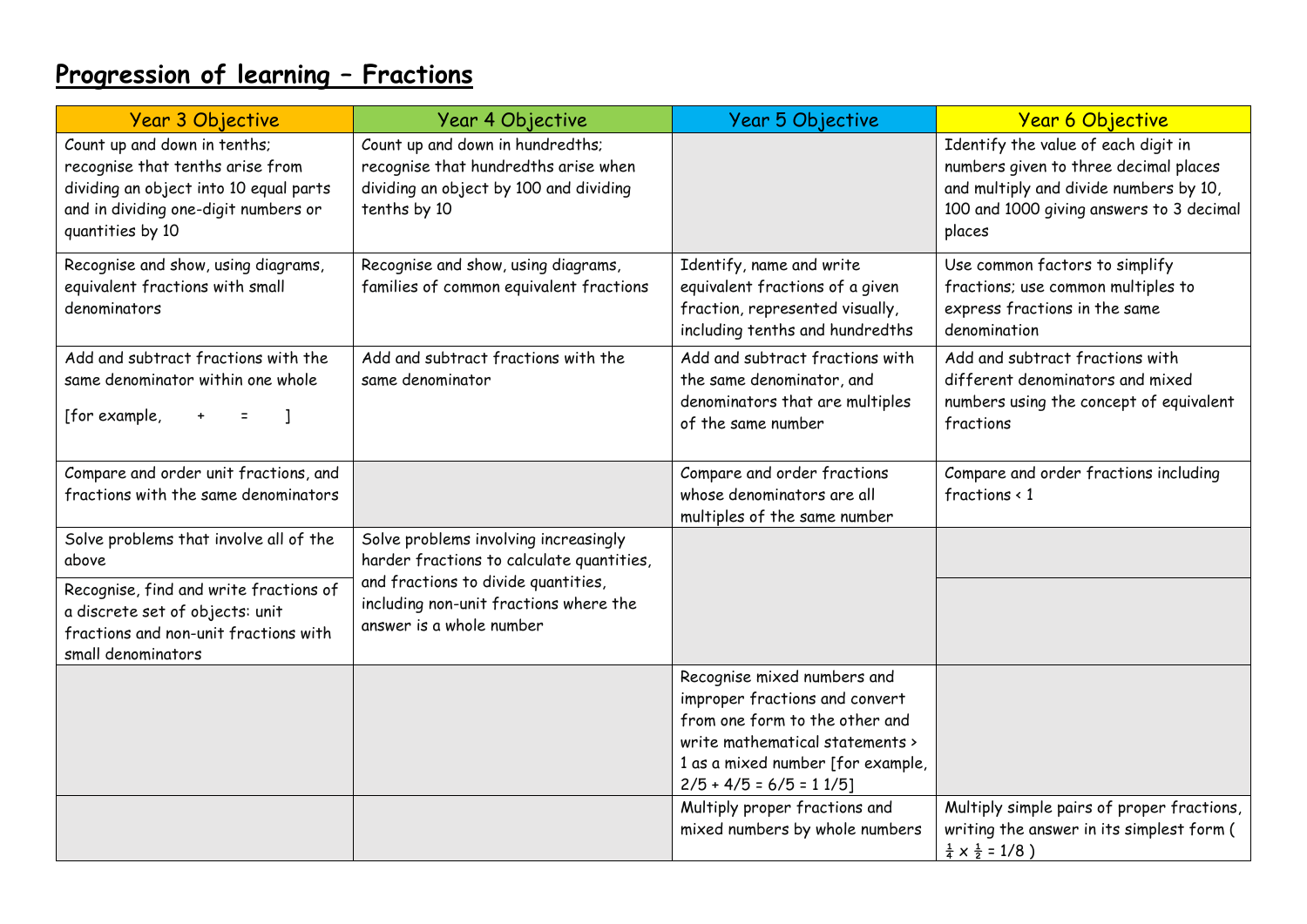|  | supported by materials and<br>diagrams |                                                                                  |
|--|----------------------------------------|----------------------------------------------------------------------------------|
|  |                                        | Divide proper fractions by whole<br>  numbers $(1/3 \div 2 = 1/6)$               |
|  |                                        | Associate a fraction with division and<br>calculate decimal fraction equivalents |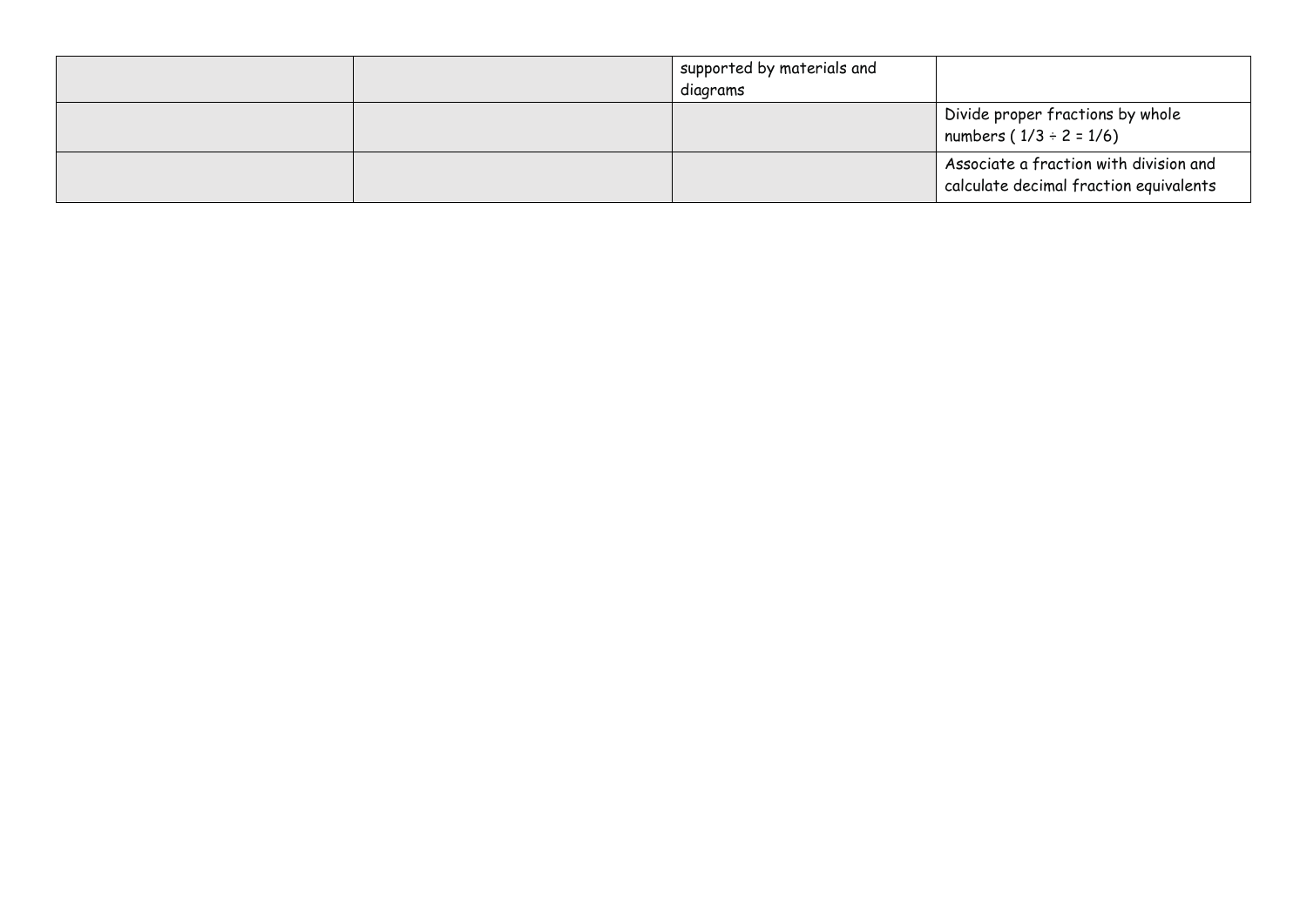# **Progression of learning – Decimals and Percentages**

| Year 4 Objective                                                                               | Year 5 Objective                                                                                                                                                                                   | <b>Year 6 Objective</b>                                                                                              |
|------------------------------------------------------------------------------------------------|----------------------------------------------------------------------------------------------------------------------------------------------------------------------------------------------------|----------------------------------------------------------------------------------------------------------------------|
| Recognise and write decimal equivalents of any<br>number of tenths or hundreds                 | Recognise and use thousandths and relate them to<br>tenths, hundredths and decimal equivalents                                                                                                     |                                                                                                                      |
| Recognise and write decimal equivalents to $\frac{1}{4}$ , $\frac{1}{2}$ , $\frac{3}{4}$ .     | Read and write decimal numbers as fractions [for<br>example, 0.71 = 71/100 ]                                                                                                                       |                                                                                                                      |
| Round decimals with 1 decimal place to the nearest<br>whole number                             | Round decimals with 2 decimal places to the nearest<br>whole number and to 1 decimal place                                                                                                         | Solve problems which require answers to be<br>rounded to specified degrees of accuracy                               |
| Compare numbers with the same number of decimal<br>places up to 2 decimal places               | Read, write, order and compare numbers with up to 3<br>decimal places                                                                                                                              |                                                                                                                      |
| Solve simple measure and money problems involving<br>fractions and decimals to 2 decimal place | Solve problems involving number up to 3 decimal<br>places                                                                                                                                          |                                                                                                                      |
|                                                                                                | Recognise the per cent symbol (%) and understand<br>that per cent relates to 'number of parts per 100',<br>and write percentages as a fraction with denominator<br>100, and as a decimal fraction  | Recall and use equivalences between simple<br>fractions, decimals and percentages including in<br>different contexts |
|                                                                                                | Solve problems which require knowing percentage and<br>decimal equivalents of $\frac{1}{2}$ , $\frac{1}{4}$ , 1/5, 2/5, 4/5 and those<br>fractions with a denominator of a multiple of<br>10 or 25 | Solve problems involving the calculation of<br>percentages and the use of percentages for<br>comparison              |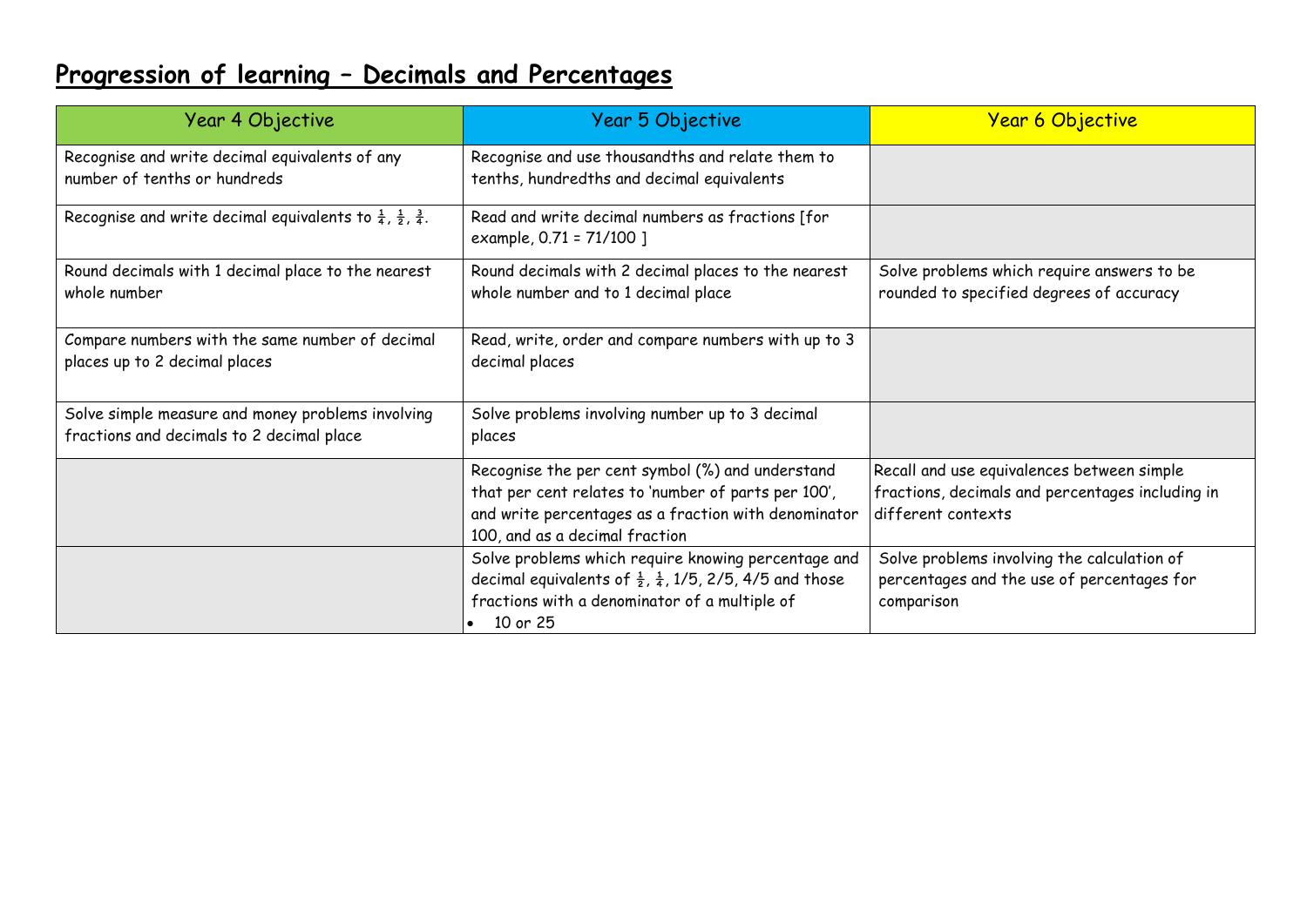## **Progression of learning – Measurement**

| <b>Year 3 Objective</b>                                                                          | Year 4 Objective                                                                                                | Year 5 Objective                                                                                                                                                                                                                | <b>Year 6 Objective</b>                                                                                                                                                                                                                               |
|--------------------------------------------------------------------------------------------------|-----------------------------------------------------------------------------------------------------------------|---------------------------------------------------------------------------------------------------------------------------------------------------------------------------------------------------------------------------------|-------------------------------------------------------------------------------------------------------------------------------------------------------------------------------------------------------------------------------------------------------|
| Measure, compare, add and subtract:<br>lengths (m/cm/mm); mass (kg/g);<br>volume/capacity (I/ml) | Convert between different units of<br>measure [for example, kilometre to<br>metre; hour to minute]              | Convert between different units of<br>metric measure [for example,<br>kilometre and metre; centimetre and<br>metre; centimetre and millimetre;<br>gram and kilogram; litre and<br>millilitre]<br>Understand and use approximate | Use, read, write and convert<br>between standard units, converting<br>measurements of length, mass,<br>volume and time from a smaller unit<br>to a larger unit and vice versa, using<br>decimal notation to up to 3 d.pl<br>Convert between miles and |
|                                                                                                  |                                                                                                                 | equivalences between metric units<br>and common imperial units such as<br>inches, pounds and pints                                                                                                                              | kilometres                                                                                                                                                                                                                                            |
| Measure the perimeter of simple 2-D<br>shapes                                                    | Measure and calculate the perimeter of<br>a rectilinear figure (including squares)<br>in centimetres and metres | Measure and calculate the perimeter<br>of composite rectilinear shapes in<br>centimetres and metres                                                                                                                             | Recognise that shapes with the same<br>areas can have different perimeters<br>and vice versa                                                                                                                                                          |
|                                                                                                  | Find the area of rectilinear shapes by<br>counting squares                                                      | Calculate and compare the area of<br>rectangles (including squares),<br>including using standard units,<br>square centimetres $\text{(cm}^2\text{)}$ and square<br>metres $(m2)$ , and estimate the area<br>of irregular shapes | Recognise when it is possible to use<br>formulae for area and volume of<br>shapes                                                                                                                                                                     |
|                                                                                                  |                                                                                                                 |                                                                                                                                                                                                                                 | Calculate the area of parallelograms<br>and triangles                                                                                                                                                                                                 |
|                                                                                                  |                                                                                                                 | Estimate volume [for example, using<br>1 cm <sup>3</sup> blocks to build cuboids<br>(including cubes)] and capacity [for<br>example, using water                                                                                | Calculate, estimate and compare<br>volume of cubes and cuboids using<br>standard units, including cubic cm<br>$(cm3)$ and cubic m $(m3)$ extending<br>to other units (mm <sup>3</sup> and $km3$ )                                                     |
| Add and subtract amounts of money to<br>give change, using both £ and p in<br>practical contexts |                                                                                                                 |                                                                                                                                                                                                                                 |                                                                                                                                                                                                                                                       |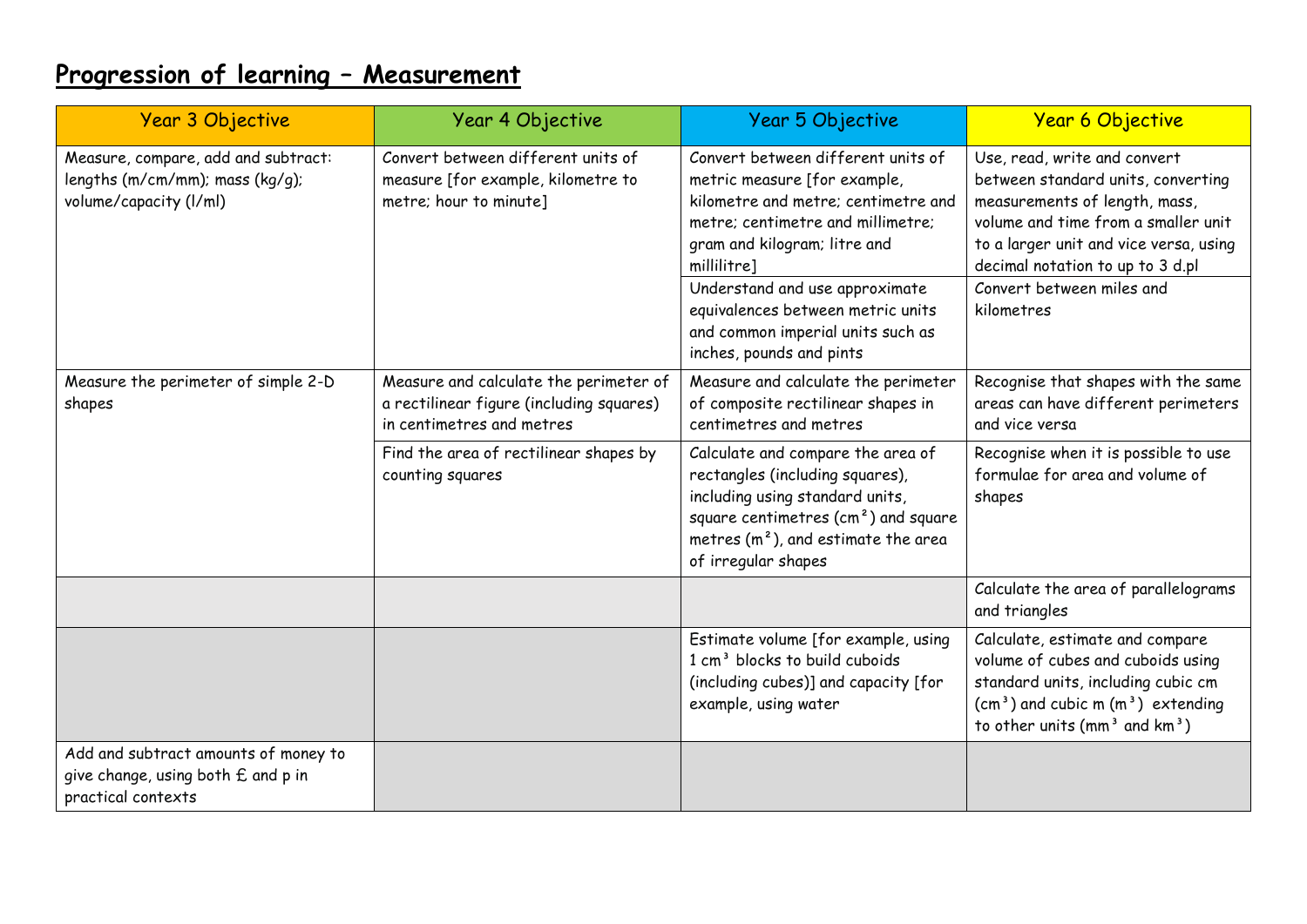| Estimate and read time with increasing   |                                        | Use all four operations to solve    | Solve problems involving the        |
|------------------------------------------|----------------------------------------|-------------------------------------|-------------------------------------|
| accuracy to the nearest minute; record   |                                        | problems involving measure [for     | calculation and conversion of units |
| and compare time in terms of seconds,    |                                        | example, length, mass, volume,      | of measure, using decimal notation  |
| minutes and hours; use vocabulary such   |                                        | money] using decimal notation,      | up to 3 decimal places where        |
| as o'clock, am/pm, morning, afternoon,   |                                        | including scaling                   | appropriate                         |
| noon and midnight                        |                                        |                                     |                                     |
| Know the number of seconds in a minute   |                                        |                                     |                                     |
| and the number of days in each month,    |                                        |                                     |                                     |
| year and leap year                       |                                        |                                     |                                     |
| Compare durations of events [for         |                                        |                                     |                                     |
| example, to calculate the time taken by  |                                        |                                     |                                     |
| particular events or tasks]              |                                        |                                     |                                     |
| Tell and write the time from an analogue | Read, write and convert time between   | Solve problems involving converting |                                     |
| clock, including using Roman numerals    | analogue and digital 12- and 24-hour   | between units of time               |                                     |
| from I to XII, and 12-hour and 24-hour   | clocks                                 |                                     |                                     |
| clock                                    |                                        |                                     |                                     |
|                                          | Estimate, compare and calculate        |                                     |                                     |
|                                          | different measures, including money in |                                     |                                     |
|                                          | pounds and pence                       |                                     |                                     |
|                                          |                                        |                                     |                                     |
|                                          | Solve problems involving converting    |                                     |                                     |
|                                          | from hours to minutes, minutes to      |                                     |                                     |
|                                          | seconds, years to months, weeks to day |                                     |                                     |
|                                          |                                        |                                     |                                     |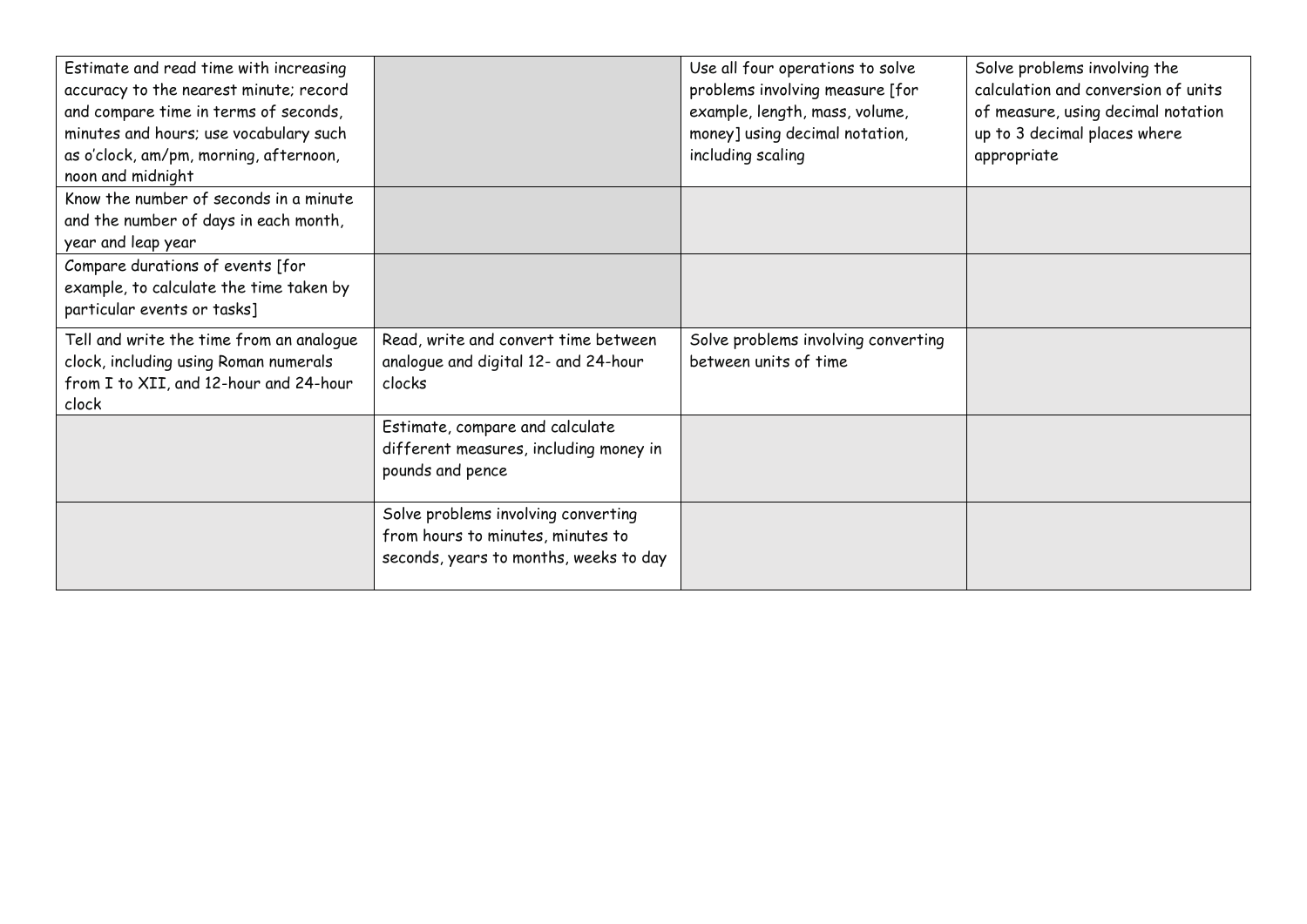#### **Progression of learning – Geometry (Properties of shape)**

| <b>Year 3 Objective</b>                                                                                                                                                                                          | Year 4 Objective                                                                                 | Year 5 Objective                                                                                                                                                                                                                                                                                                                                                                     | <b>Year 6 Objective</b>                                                                                                                                             |
|------------------------------------------------------------------------------------------------------------------------------------------------------------------------------------------------------------------|--------------------------------------------------------------------------------------------------|--------------------------------------------------------------------------------------------------------------------------------------------------------------------------------------------------------------------------------------------------------------------------------------------------------------------------------------------------------------------------------------|---------------------------------------------------------------------------------------------------------------------------------------------------------------------|
| Draw 2-D shapes and make 3-D shapes<br>using modelling materials; recognise 3-D                                                                                                                                  | Compare and classify geometric shapes,<br>including quadrilaterals and triangles,                | Identify 3-D shapes, including<br>cubes and other cuboids, from 2-D                                                                                                                                                                                                                                                                                                                  | Draw 2D shapes using given<br>dimensions and angle                                                                                                                  |
| shapes in different orientations and<br>describe them                                                                                                                                                            | based on their properties and sizes                                                              | representations                                                                                                                                                                                                                                                                                                                                                                      | Recognise, describe and build<br>simple 3D shapes, including making<br>nets                                                                                         |
|                                                                                                                                                                                                                  | Complete a simple symmetric figure with<br>respect to a specific line of symmetry                |                                                                                                                                                                                                                                                                                                                                                                                      |                                                                                                                                                                     |
| Identify right angles, recognise that 2<br>right angles make a half-turn, 3 make<br>three-quarters of a turn and 4 a<br>complete turn; identify whether angles<br>are greater than or less than a right<br>angle | Identify acute and obtuse angles and<br>compare and order angles up to 2 right<br>angles by size | Identify:<br>*angles at a point and 1 whole turn<br>(total 360°)<br>*angles at a point on a straight line<br>and half a turn (total 180°)<br>*other multiples of 90°<br>*use the properties of rectangles<br>to deduce related facts and find<br>missing lengths and angles<br>*distinguish between regular and<br>irregular polygons based on<br>reasoning about equal sides/angles | Recognise angles where:<br>*they meet at a point<br>*are on a straight line<br>*vertically opposite<br>Find missing angles                                          |
|                                                                                                                                                                                                                  |                                                                                                  | Know angles are measured in<br>degrees: estimate and compare<br>acute, obtuse and reflex angles<br>Draw given angles, and measure<br>them in degrees (°)                                                                                                                                                                                                                             | Compare and classify geometric<br>shapes based on their properties<br>and sizes and find unknown angles<br>in any triangles, quadrilaterals and<br>regular polygons |
| Identify horizontal and vertical lines and<br>pairs of perpendicular and parallel line                                                                                                                           | Identify lines of symmetry in 2-D shapes<br>presented in different orientations                  |                                                                                                                                                                                                                                                                                                                                                                                      |                                                                                                                                                                     |
|                                                                                                                                                                                                                  |                                                                                                  |                                                                                                                                                                                                                                                                                                                                                                                      | Illustrate and name parts of<br>circles, including radius, diameter<br>and circumference and know that<br>the diameter is twice the radius                          |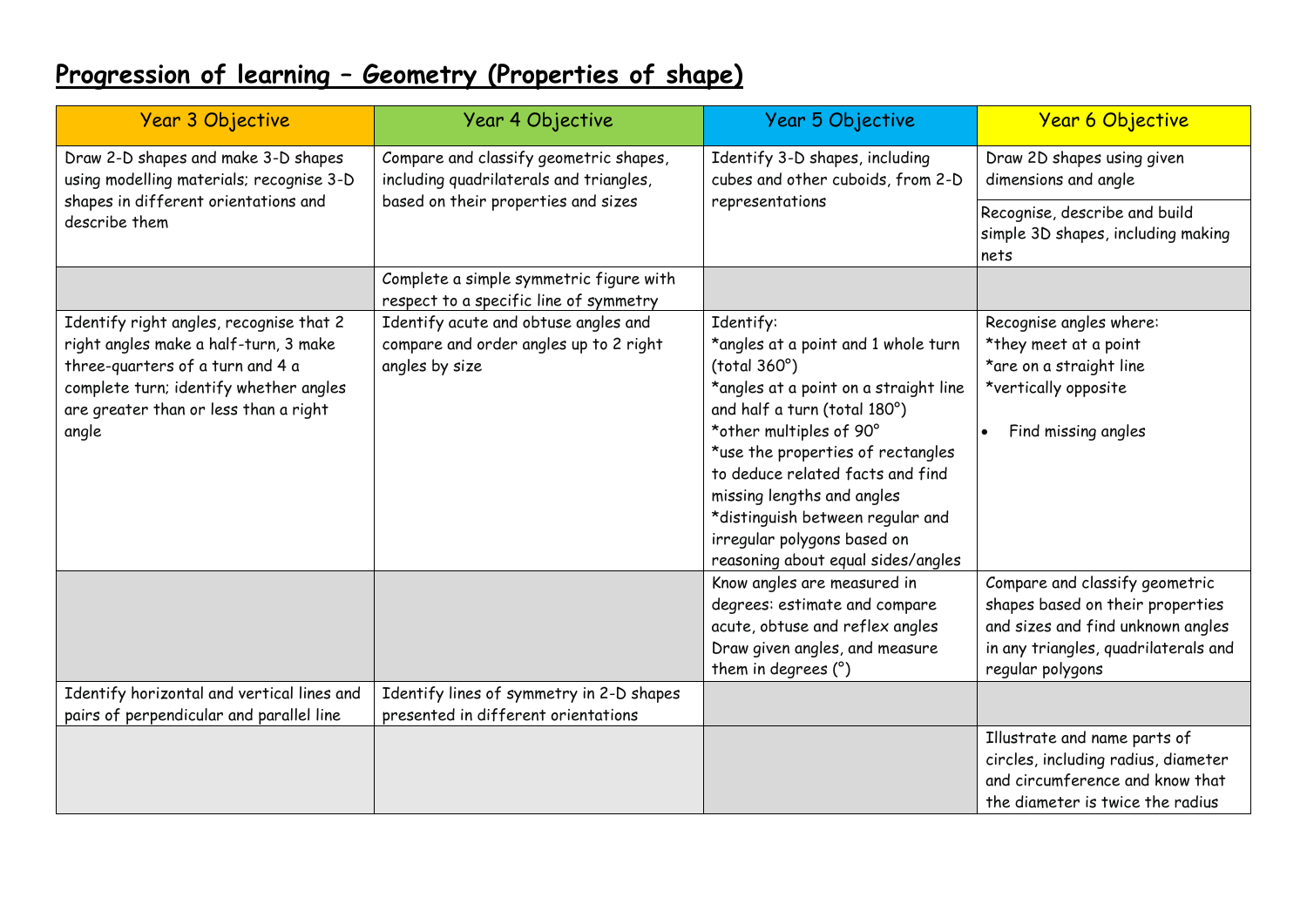#### **Progression of learning – Geometry (Position and Direction)**

| Year 3 Objective                                                                                         | Year 4 Objective                                                                                         | Year 5 Objective                                                                                                                                                                    | <b>Year 6 Objective</b>                                                                      |
|----------------------------------------------------------------------------------------------------------|----------------------------------------------------------------------------------------------------------|-------------------------------------------------------------------------------------------------------------------------------------------------------------------------------------|----------------------------------------------------------------------------------------------|
| Describe positions on a 2-D grid as<br>coordinates in the first quadrant                                 | Describe positions on a 2-D grid as<br>coordinates in the first quadrant                                 |                                                                                                                                                                                     | Describe positions on the full co-<br>ordinate grid (all four quadrants)                     |
| Describe movements between<br>positions as translations of a given<br>unit to the left/right and up/down | Describe movements between positions as<br>translations of a given unit to the<br>left/right and up/down | Identify, describe and represent the<br>position of a shape following a<br>reflection or translation, using the<br>appropriate language, and know that<br>the shape has not changed | Draw and translate simple shapes on<br>the co-ordinate plane and reflect<br>them in the axes |
| Plot specified points and draw sides<br>to complete a given polygon                                      | Plot specified points and draw sides to<br>complete a given polygon                                      |                                                                                                                                                                                     |                                                                                              |

#### **Progression of learning – Statistics**

| Year 3 Objective                                                                                                                                                                  | Year 4 Objective                                                                                                                      | Year 5 Objective                                                                                | <b>Year 6 Objective</b>                                                                  |
|-----------------------------------------------------------------------------------------------------------------------------------------------------------------------------------|---------------------------------------------------------------------------------------------------------------------------------------|-------------------------------------------------------------------------------------------------|------------------------------------------------------------------------------------------|
| Interpret and present data using<br>bar charts, pictograms and tables                                                                                                             | Interpret and present discrete and<br>continuous data using appropriate<br>graphical methods, including bar charts<br>and time graphs |                                                                                                 | Interpret and construct pie charts<br>and line graphs and use these to solve<br>problems |
| Solve one-step and two-step<br>questions [for example 'How many<br>more?' and 'How many fewer?'] using<br>information presented in scaled bar<br>charts and pictograms and tables | Solve comparison, sum and difference<br>problems using information presented in<br>bar charts, pictograms, tables and other<br>graphs | Solve comparison, sum and difference<br>problems using information presented<br>in a line graph |                                                                                          |
|                                                                                                                                                                                   |                                                                                                                                       | Complete, read and interpret<br>information in tables, including<br>timetables                  |                                                                                          |
|                                                                                                                                                                                   |                                                                                                                                       |                                                                                                 | Calculate and interpret the mean as<br>an average                                        |